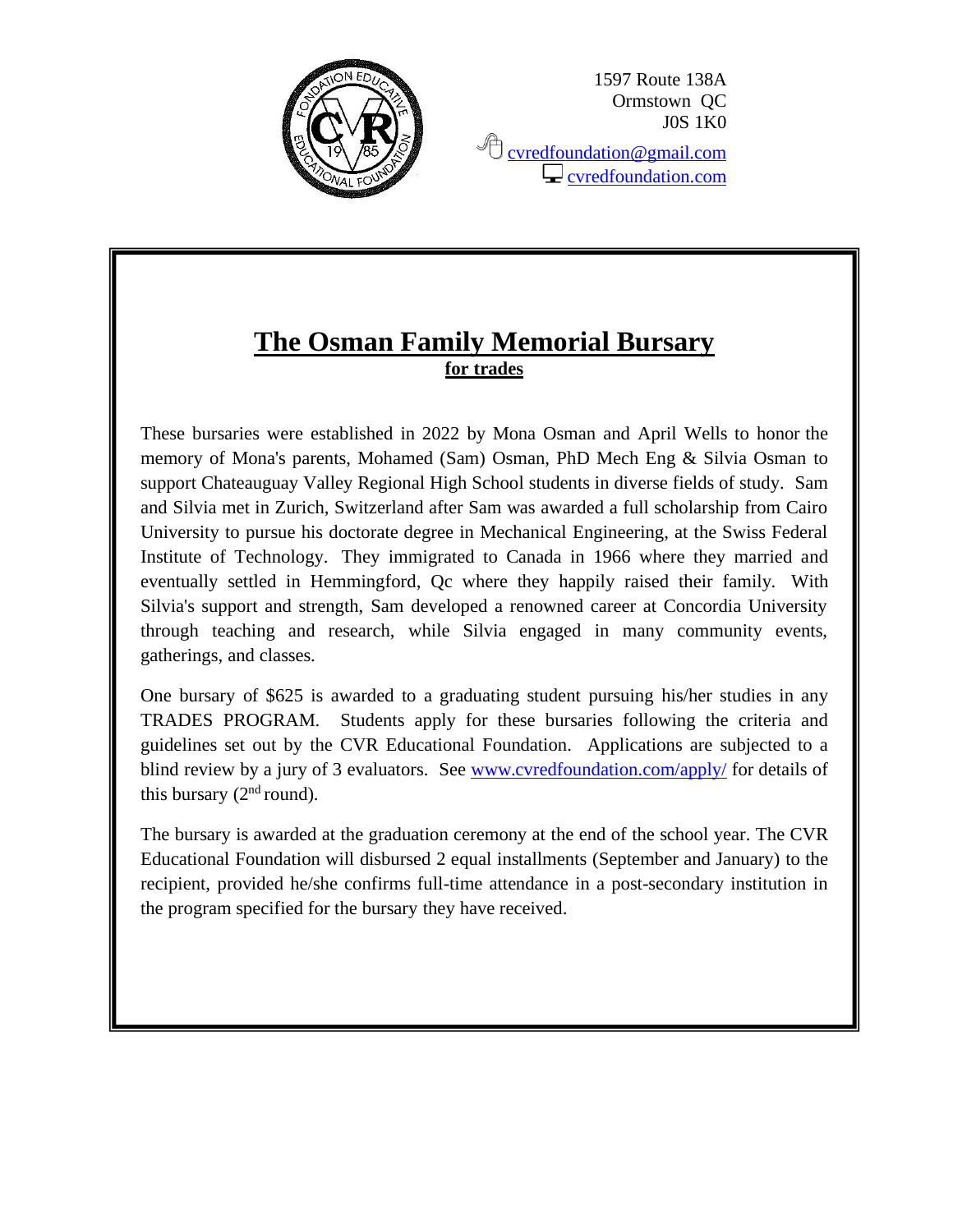# **The Osman Family Memorial Bursaries**

#### **Criteria for the Trades Bursary**

Dear applicant,

Bear in mind that the following criteria are used by the jury members that will review your submission. Please feel free to show this document to the people who will be writing your letters of reference.

#### **1. Letters of Intent (10 points)**

A letter of intent, identifying post-secondary education goals. The student must state what experience(s) influenced his/her chosen career path. Within this context, the following may be used as examples, if applicable:

- School life (sports, cultural, leadership);
- Community life (working for service groups, sports, church or agricultural organizations);
- Work experience (part time and summer jobs)
- Any other relevant information

#### **2. Financial Assessment Form (20 points)**

The applicant must express the need for financial support by completing the **Financial Need Assessment** form. Extenuating circumstances should be detailed if applicable.

#### **3. Two Letters of Reference, one from a CVR Educator and one from outside the school milieu (10 points)**

#### • **Letter of Reference from a CVR Educator**

- o Student's ability as perceived by an educator (Student's character, academic success and how involvement at school has shaped this applicant; i.e. sports, culture, leadership, etc.).
- o Post-secondary academic potential.
- o General work ethic (Student's work habits and attitude).

#### • **Letter of Reference from outside CVR or the school milieu**

- o Character Reference (General demeanor and work ethic as observed by the author).
- **At the discretion of the evaluator**

#### **4. Marks (10 points)**

The student must submit the most recent Achievement Record issued by MEES (Ministère de l'Éducation et de l'Enseignement supérieur du Québec) and the latest (Term 2) CVRHS report card. *Both demonstrating an overall average of 75% or higher.*